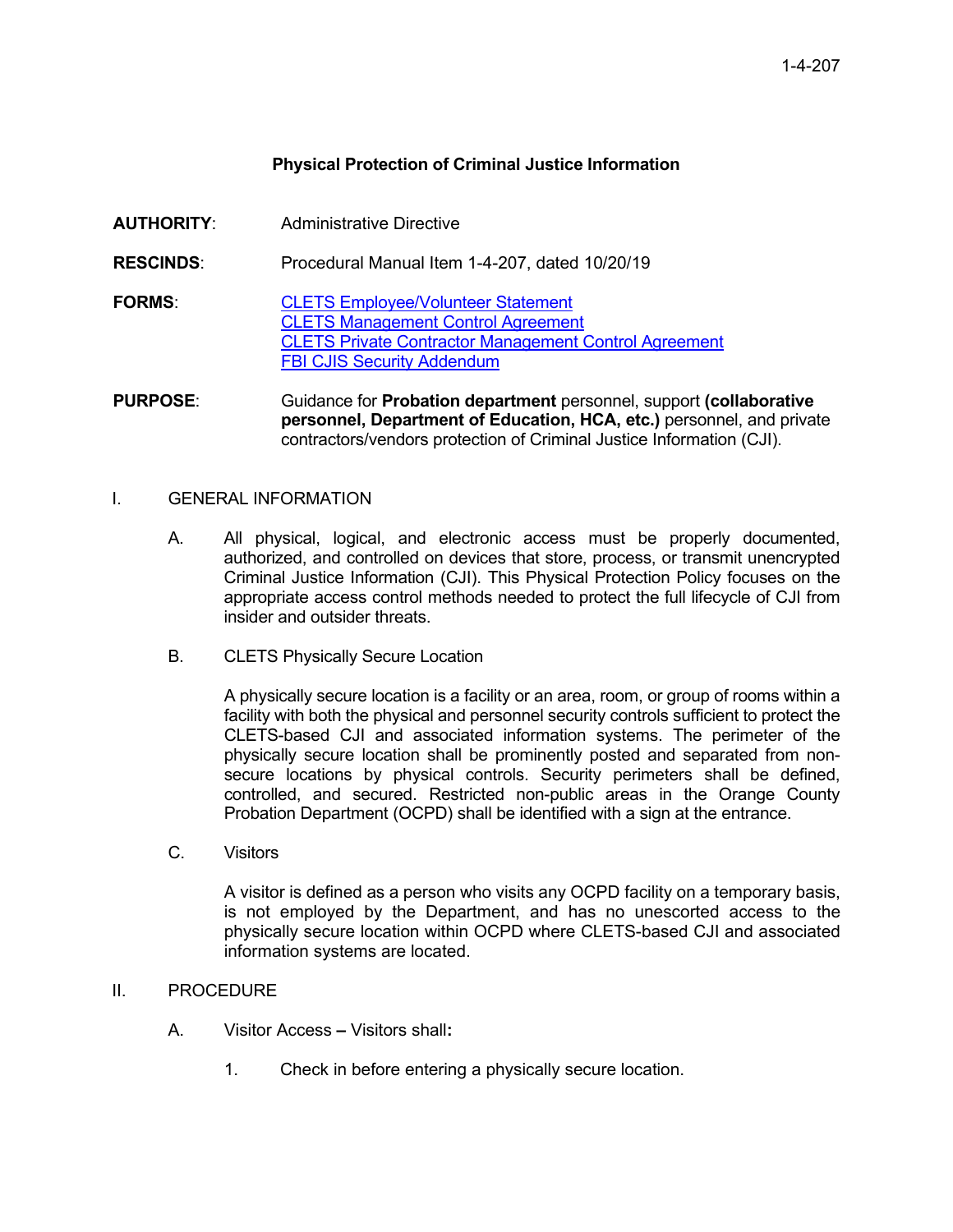- 2. Provide a form of identification used to authenticate the visitor. If OCPD issues visitor badges, the visitor badge shall be worn on approved visitor's outer clothing and collected by the **Department** at the end of the visit.
- 3. Be accompanied by an OCPD escort at all times; this includes delivery or service personnel. The use of cameras or other electronic means used to monitor a physically secure location does not constitute an escort.
- 4. Follow the OCPD policy for authorized unescorted access (see PMI 1-4- 202, *Security - Probation Offices*, and PMI 1-4-203, *Security Clearance Volunteers, Vendors, Contractors, and Orange County Public Works Personnel*).
	- a. Noncriminal Justice Agency (NCJA), such as city or county IT who require frequent unescorted access to restricted area(s), will be required to establish a Management Control Agreement (MCA) between the OCPD and NCJA. Each NCJA employee with CJI access will be required to complete a background investigation prior to this restricted area access being granted.
	- b. Private contractors/vendors, who require frequent unescorted access to restricted area(s), will be required to establish a Private Contractor Management Control Agreement (PCMCA) between the OCPD and each private contractor personnel. Each private contractor personnel will be required to sign a CJIS Security Addendum and complete a background investigation prior to this restricted area access being granted.
- 5. Not be allowed to view screen information, including shoulder surfing.
- 6. Not enter a secure area with electronic devices, unless approved by the Department**; this** includes cameras and mobile devices. Photographs are not allowed without permission of OCPD personnel.
- 7. **Not enter a restricted area if they do** not having any legitimate business in **said** area**. Should this occur, visitors** shall be courteously escorted to a public area of the facility and the building manager notified.
- 8. All requests by groups for tours of any OCPD facility will be referred to the proper **Department** point of contact for scheduling. Visitor rules apply for each visitor within the group. The group leader will provide a list of names to front desk personnel for instances of emergency evacuation and accountability of each visitor while on agency premises.
- B. Authorized Physical Access
	- 1. To gain authorization, an individual must meet the minimum personnel screening requirements, which includes a background investigation. Only authorized personnel will have access to physically secured non-public locations. The Department will **maintain** a list of authorized personnel. All physical access points into the **Department's** secure areas will be authorized before granting access. The **Department** will implement access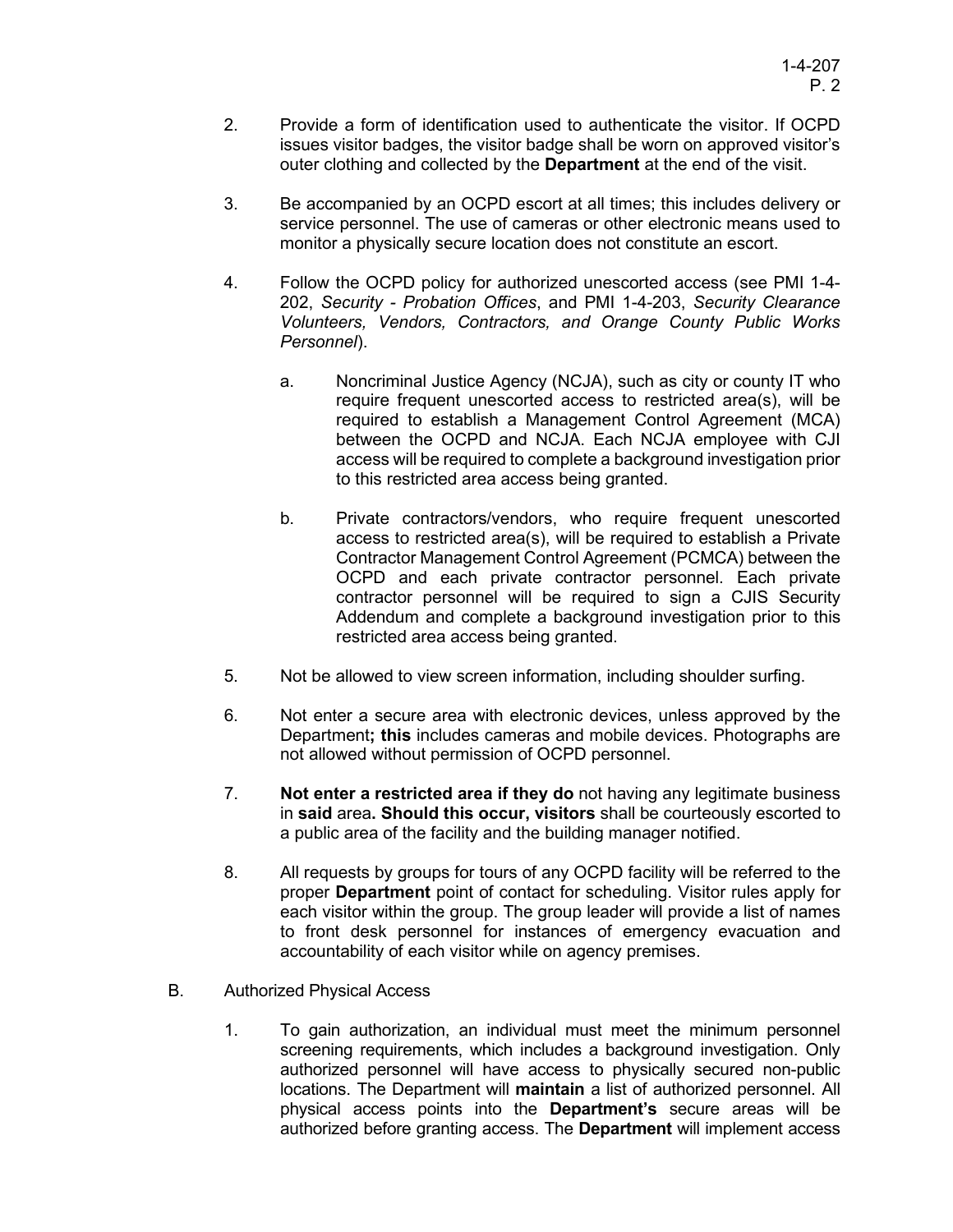controls and monitoring of physically secure areas for protecting all transmission and display mediums of CJI. Authorized personnel will take necessary steps to prevent and protect the **Department** from physical, logical, and electronic breaches.

- 2. All personnel with CJI physical and logical access must:
	- a. Complete Security Awareness training.
		- (1) All authorized OCPD employees and NCJA employees, such as County IT and private contractor/vendor personnel, will receive Security Awareness training within six (6) months of being granted duties that require CJI access and every two (2) years thereafter.
		- (2) Security Awareness training will cover areas specified in the CJIS Security Policy at a minimum.
	- b. Abide by Policy G-15, *County's Information Technology Usage Policy.*
	- c. Be aware of who is in their secure area before accessing confidential data.
		- (1) Take appropriate action to protect all confidential data.
		- (2) Protect all terminal monitors with viewable CJI displayed on monitor and not allow viewing by the public or escorted visitors.
	- d. Properly protect and not share any individually issued keys, proximity cards, computer account passwords, etc.
		- (1) Report loss of issued keys, proximity cards, etc. to authorized agency personnel.
		- (2) Safeguard and not share passwords, Personal Identification Numbers (PIN), Security Tokens, and all other facility and computer systems security access procedures.
	- e. Not use personally owned devices on OCPD's computers with CJI access.
	- f. Encrypt emails when electronic mail is allowed to transmit CJI-related data as such in the case of Information Exchange Agreements.

### (1) **The Probation Department must use discretion when allowing CJI to be transmitted through email.**

(2) If CJI is transmitted outside of the **Department** by email, the email must be encrypted (FIPS 140-2) end-to-end and email recipient must be authorized to receive and view CJI.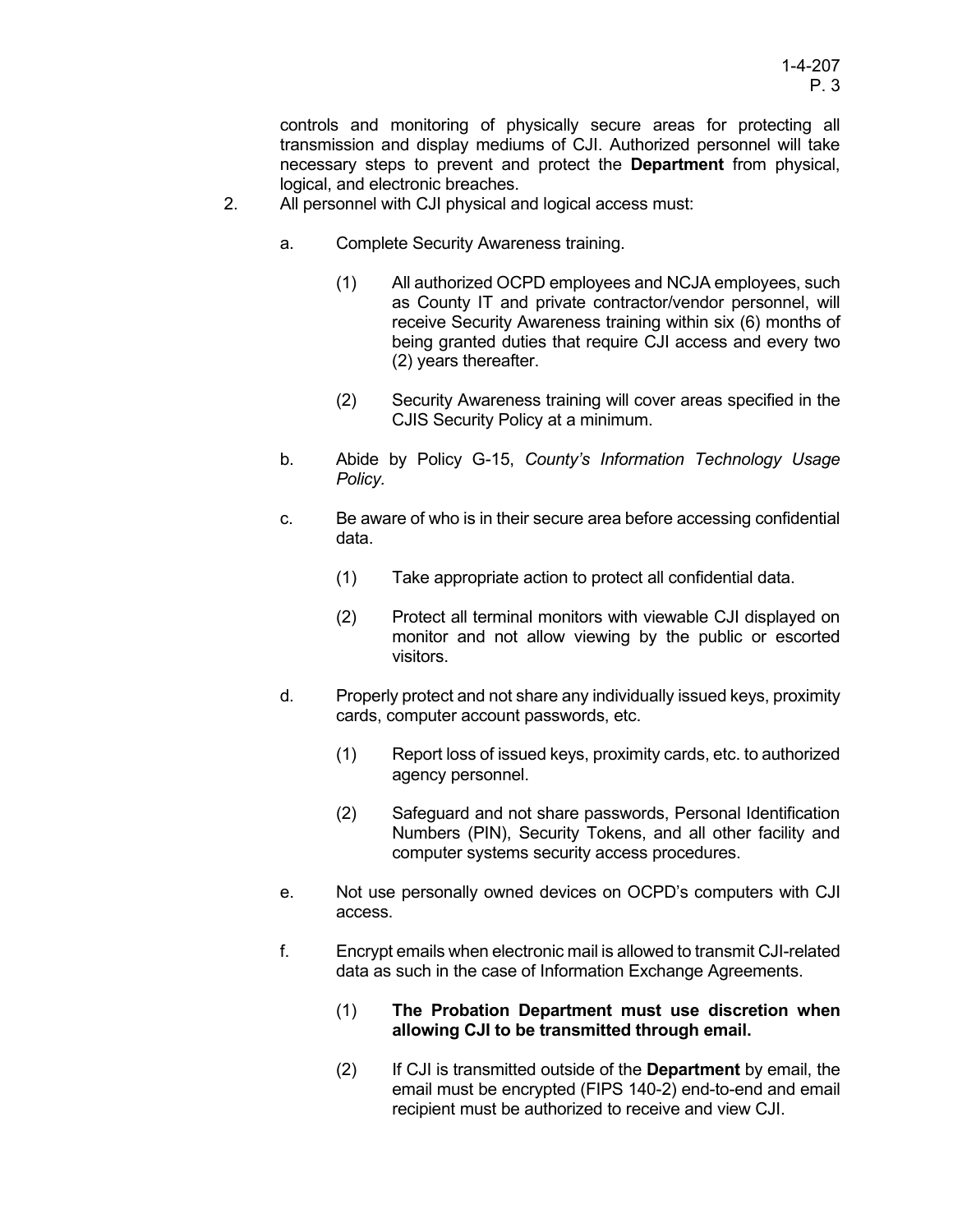- g. Report any physical security incidents to the Security Point of Contact (SPOC) and **The Administrative and Fiscal Division (AFD) Facilities and Safety Manager** to include facility access violations, as well as loss of CJI, laptops, **smart devices**, thumb drives, CDs/DVDs, and printouts containing CJI.
- h. Properly release hard copy printouts of CJI only to authorized personnel in a secure envelope, and shred or burn hard copy printouts when no longer needed. Information should be shared on a need-to-know basis (see PMI 1-5-306, *Media Sanitization/Destruction and Protection*).
- i. Keep Orange County Information Technology (OCIT) informed when CJI access is no longer needed.
- C. Use of electronic media is allowed only by authorized OCPD personnel. Controls shall be in place to protect electronic media and printouts containing CJI while in transport. When CJI is physically moved from a secure location to a non-secure location, appropriate controls will prevent data compromise and/or unauthorized access.
- D. Penalties
	- 1. Violation of any of the requirements in this policy by any authorized personnel will result in suitable disciplinary action, up to and including loss of access privileges, civil and criminal prosecution, and/or termination of employment.
	- 2. Violation of any of the requirements in this policy by any visitor can result in termination of services/privileges, or prosecution in the case of criminal activity.

## **REFERENCES**:

| Procedures: | 1-4-202       | Security - Probation Offices                                                                           |
|-------------|---------------|--------------------------------------------------------------------------------------------------------|
|             | $1 - 4 - 203$ | Security Clearance Volunteers, Vendors, Contractors and<br><b>Orange County Public Works Personnel</b> |
|             |               |                                                                                                        |
|             | $1 - 4 - 208$ | California Law Enforcement Telecommunications Systems<br>(CLETS)                                       |
|             | $1 - 5 - 306$ | Media Sanitation/Destruction and Protection                                                            |
|             | $1 - 5 - 321$ | <b>Probation Department Information Technology Security</b><br>Policy                                  |
| Policy:     | $B-1$         | Case Confidentiality – Client's Right to Privacy                                                       |
|             | $B-2$         | Inter- and Intra-Agency Confidentiality                                                                |
|             | $B-3$         | Case File Management and Security                                                                      |
|             | $C-18$        | Investigations: Departmental Response to Allegations of<br><b>Employee Misconduct</b>                  |
|             | $G-12$        | <b>Personally Owned Electronic Devices</b>                                                             |
|             | $G-13$        | <b>Electronic Information Devices</b>                                                                  |
|             | $G-15$        | County's Information Technology Usage Policy                                                           |